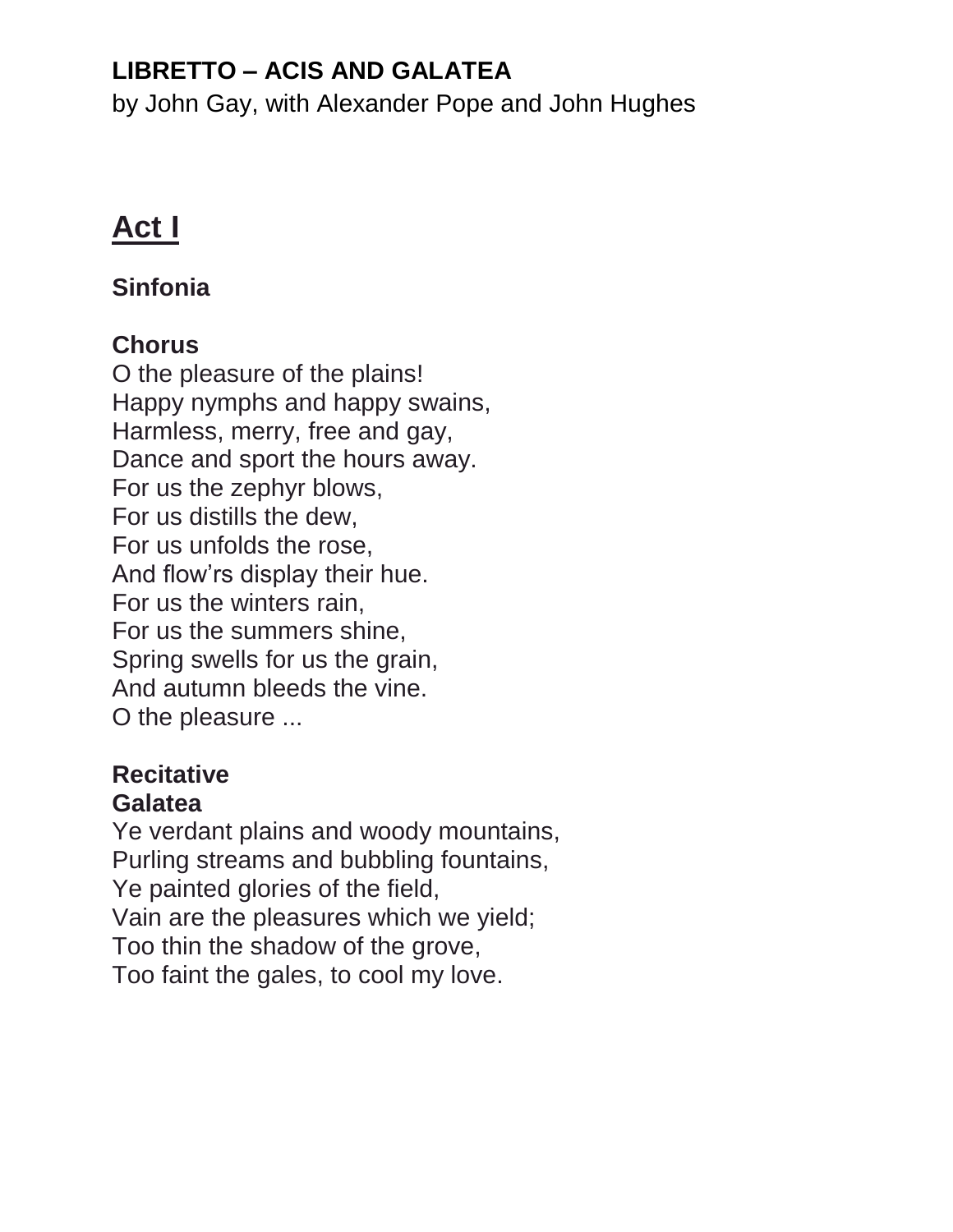#### **Air Galatea**

Hush, ye pretty warbling choir! Your thrilling strains Awake my pains, And kindle fierce desire. Cease your song, and take your flight, Bring back my Acis to my sight! Hush, ye pretty ...

# **Air**

### **Acis**

Where shall I seek the charming fair? Direct the way, kind genius of the mountains! O tell me, if you saw my dear, Seeks she the groves, or bathes in crystal fountains? Where shall I seek ...

#### **Recitative Damon**

Stay, shepherd, stay! See, how thy flocks in yonder valley stray! What means this melancholy air? No more thy tuneful pipe we hear.

# **Air**

### **Damon**

Shepherd, what art thou pursuing? Heedless running to thy ruin; Share our joy, our pleasure share! Leave thy passion till tomorrow, Let the day be free from sorrow, Free from love, and free from care! Shepherd ...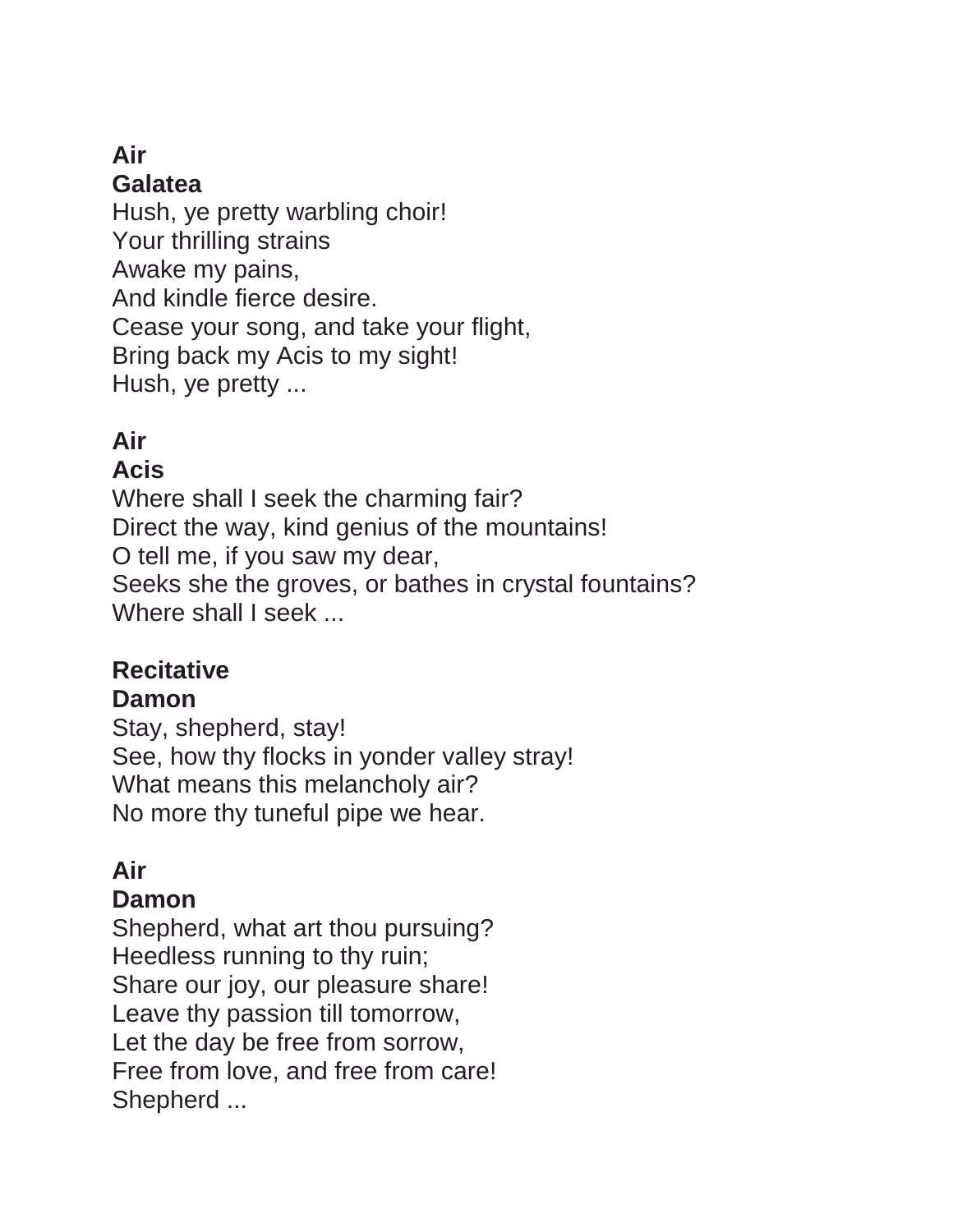### **Recitative**

### **Acis**

Lo! here my love! Turn Galatea, hither turn thine eyes; See, at thy feet the longing Acis lies!

# **Air**

### **Acis**

Love in her eyes sits playing, And sheds delicious death; Love on her lips is straying And warbling in her breath! Love on her breast sits panting, And swells with soft desire; No grace no charm is wanting, To set the heart on fire. Love in her eyes ...

# **Recitative**

#### **Galatea**

Oh! didst thou know the pains of absent love, Acis would ne'er from Galatea rove.

# **Air**

### **Galatea**

As when the dove Laments her love, All on the naked spray; When he returns, No more she mourns, But loves the live-long day. Billing, cooing, panting, wooing, Melting murmurs fill the grove, Melting murmurs, lasting love.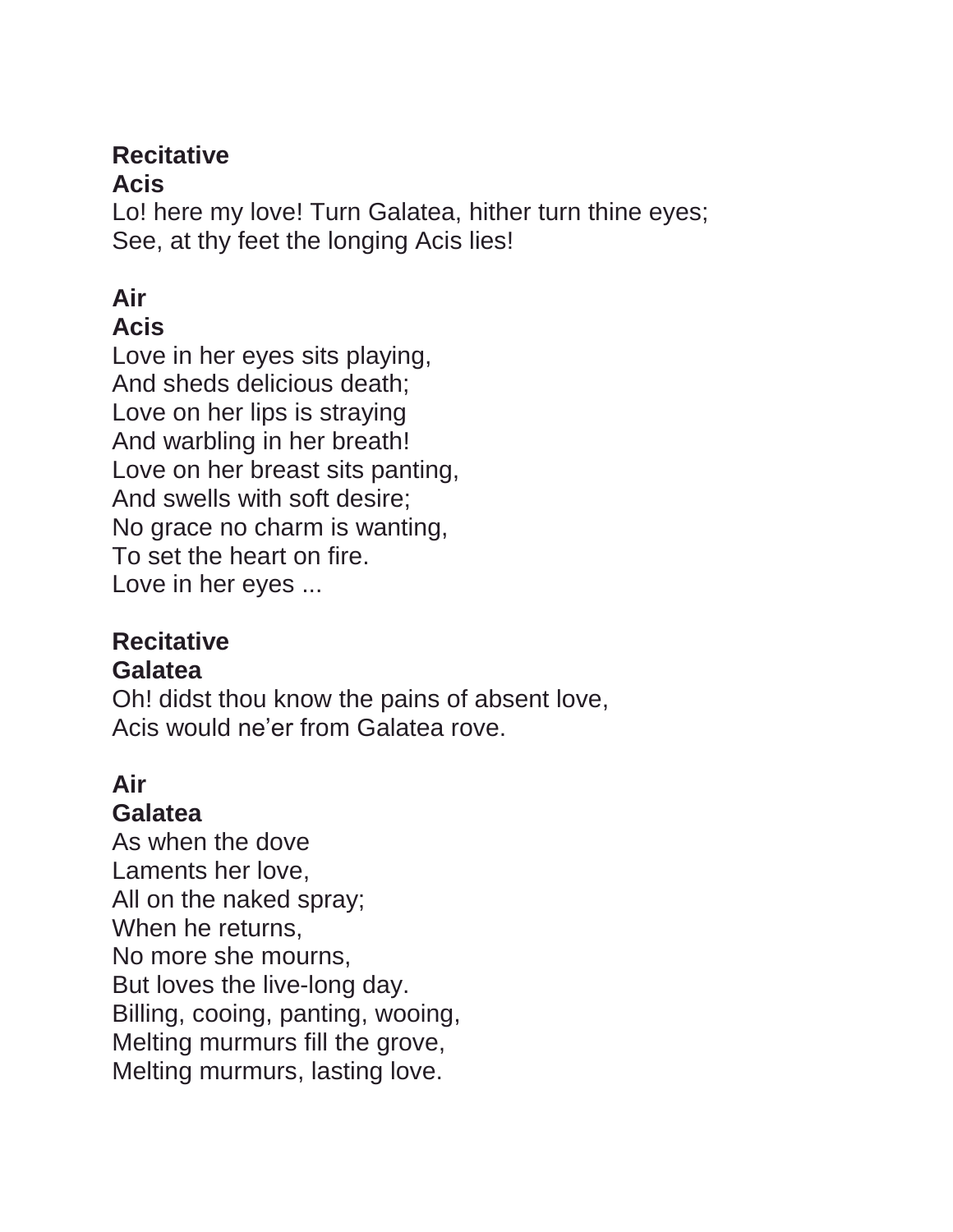As when ...

### **Duet Galatea and Acis**

Happy we! What joys I feel! What charms I see! Of all youth, thou dearest boy! Of all nymphs, thou brightest fair! Thou all my bliss, thou all my joy!

### **Chorus**

Happy we! What joys I feel! What charms I see!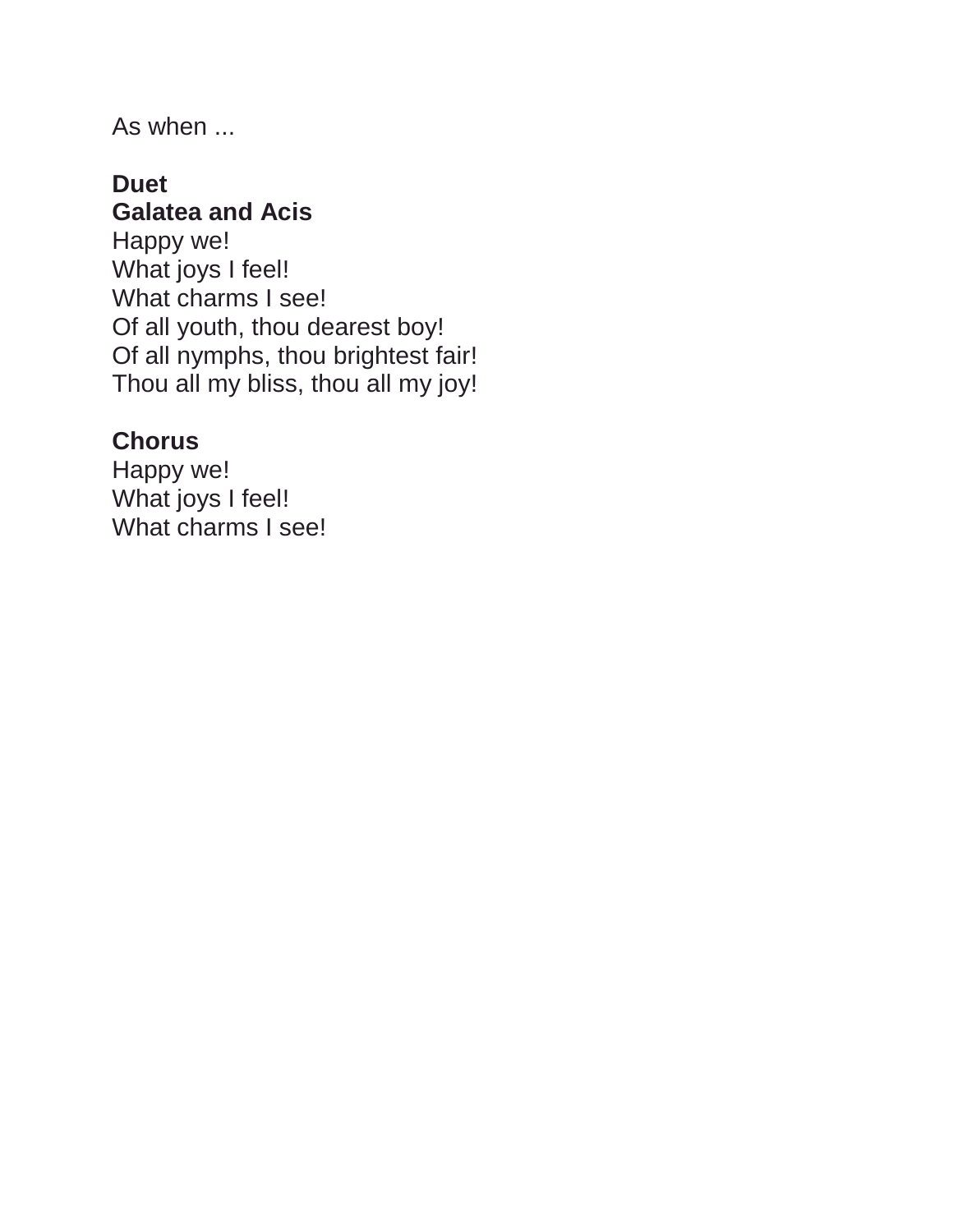# **Act II**

### **Introduction**

### **Chorus:**

Wretched lovers! Fate has passed This sad decree: no joy shall last. Wretched lovers, quit your dream! Behold the monster Polypheme! See what ample strides he takes! The mountain nods, the forest shakes: The waves run frightened to the shores: Hark, how the thund'ring giant roars!

### **Recitative Polyphemus:**

I rage, I melt, I burn! The feeble god has stabb'd me to the heart. Thou, trusty pine, Prop of my god-like steps, I lay thee by!

Bring me a hundred reeds of decent growth, To make a pipe for my capacious mouth; In soft enchanting accents let me breathe Sweet Galatea's beauty, and my love.

#### **Air Polyphemus:**

O ruddier than the cherry, O sweeter than the berry, O nymph more bright Than moonshine night, Like kidlings blithe and merry! Ripe as the melting cluster,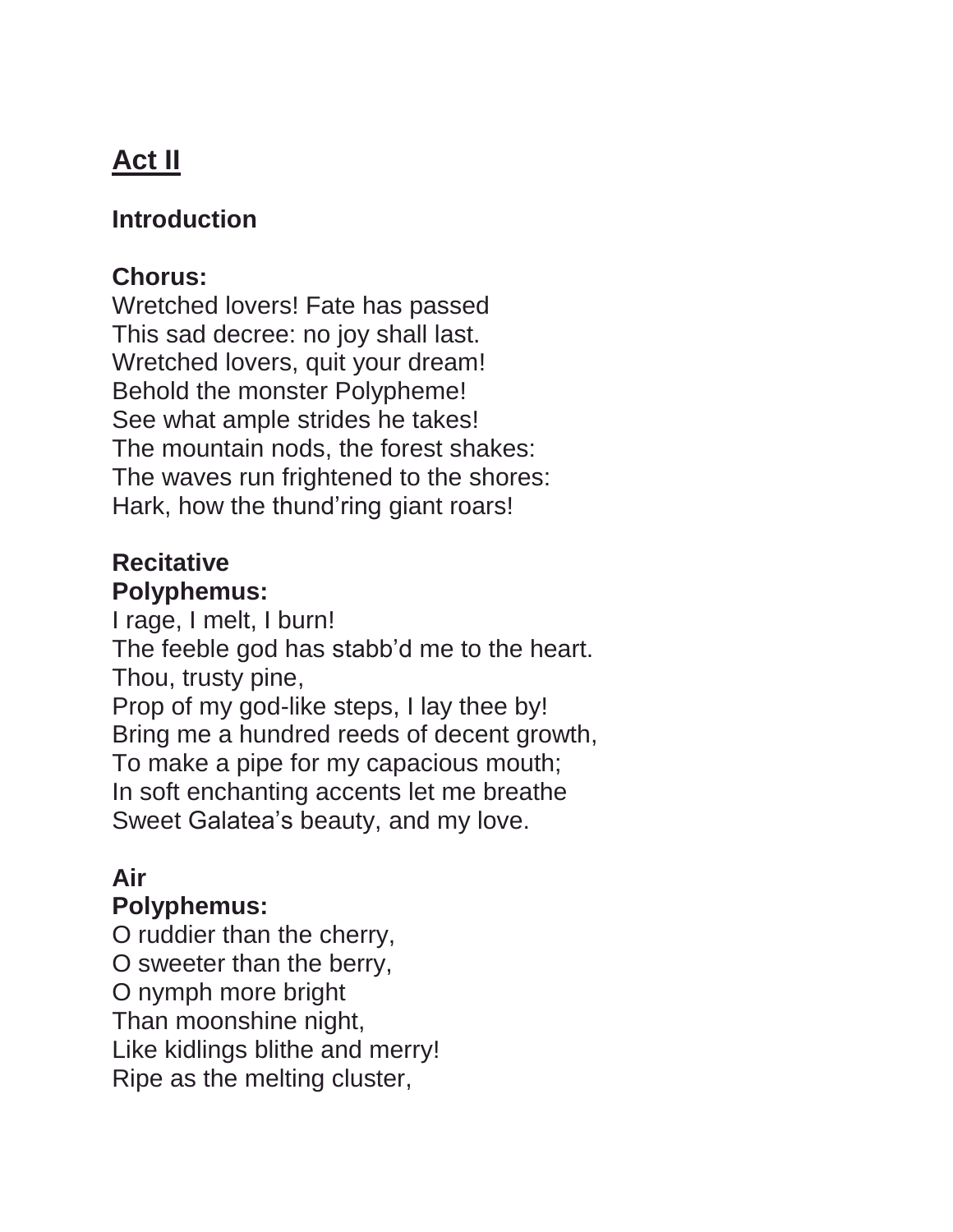No lily has such lustre; Yet hard to tame As raging flame And fierce as storms that bluster! O ruddier ...

### **Recitative Polyphemus:**

Whither, fairest, art thou running, Still my warm embraces shunning? **Galatea:**

The lion calls not to his prey, Nor bids the wolf the lambkin stay.

# **Polyphemus:**

Thee, Polyphemus, great as Jove, Calls to empire and to love, To his palace in the rock,

To his dairy, to his flock,

To the grape of purple hue,

To the plum of glossy blue,

Wildings, which expecting stand,

Proud to be gather'd by thy hand.

# **Galatea:**

Of infant limbs to make my food, And swill full draughts of human blood! Go, monster! bid some other guest: I loathe the host, I loathe the feast!

# **Air**

### **Polyphemus:**

Cease to beauty to be suing, Ever whining love disdaining. Let the brave their aims pursuing, Still be conq'ring, not complaining. Cease to beauty ...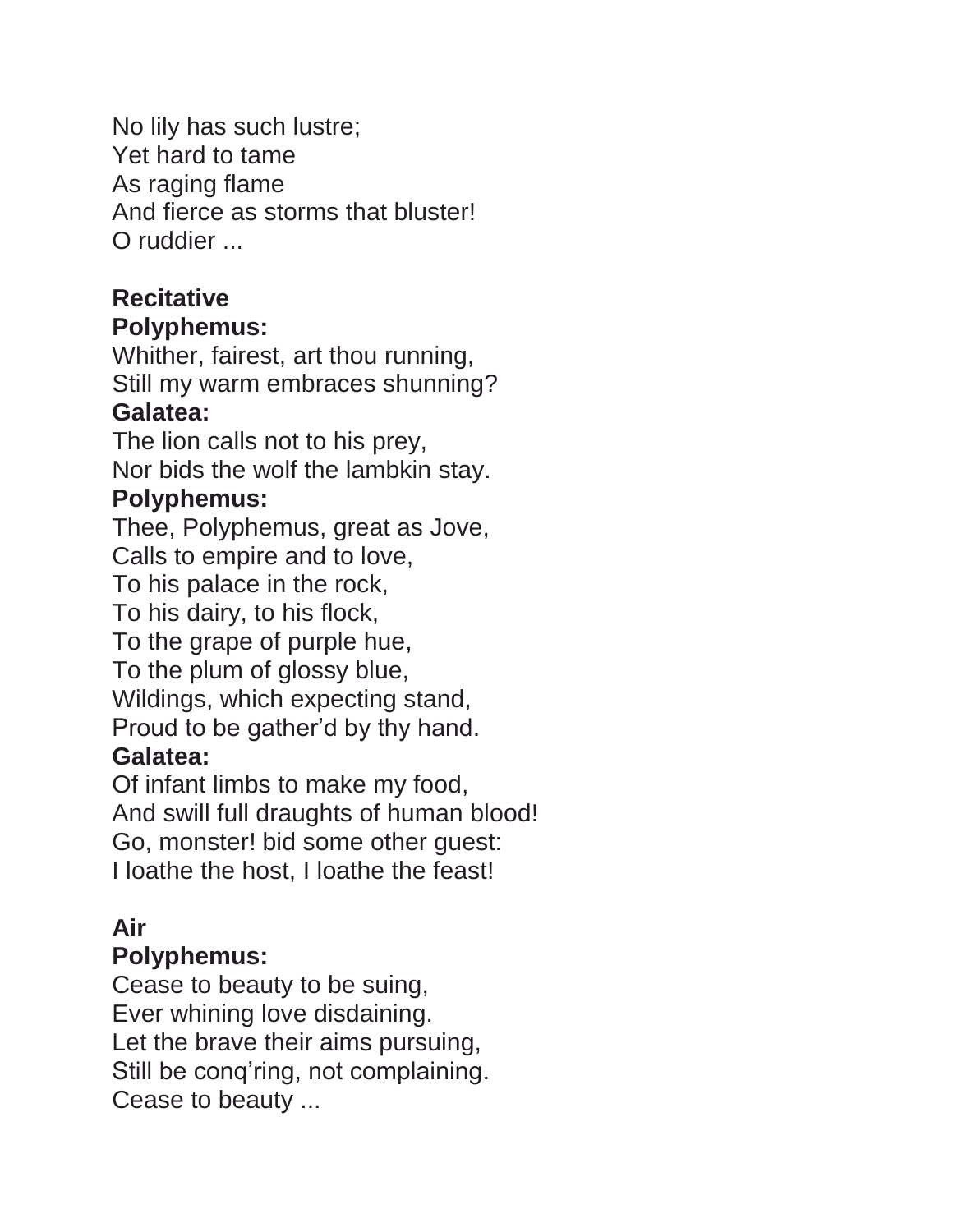#### **Air Damon:**

Would you gain the tender creature, Softly, gently, kindly treat her: Suff'ring is the lover's part. Beauty by constraint possessing You enjoy but half the blessing, Lifeless charms without the heart. Would you...

# **Recitative**

### **Acis:**

His hideous love provokes my rage; Weak as I am, I must engage! Inspir'd with thy victorious charms, The god of love will lend his arms.

# **Air**

# **Acis:**

Love sounds th'alarm, And fear is a flying! When beauty's the prize, What mortal fears dying? In defence of my treasure, I'd bleed at each vein; Without her no pleasure For life is a pain. Love sounds …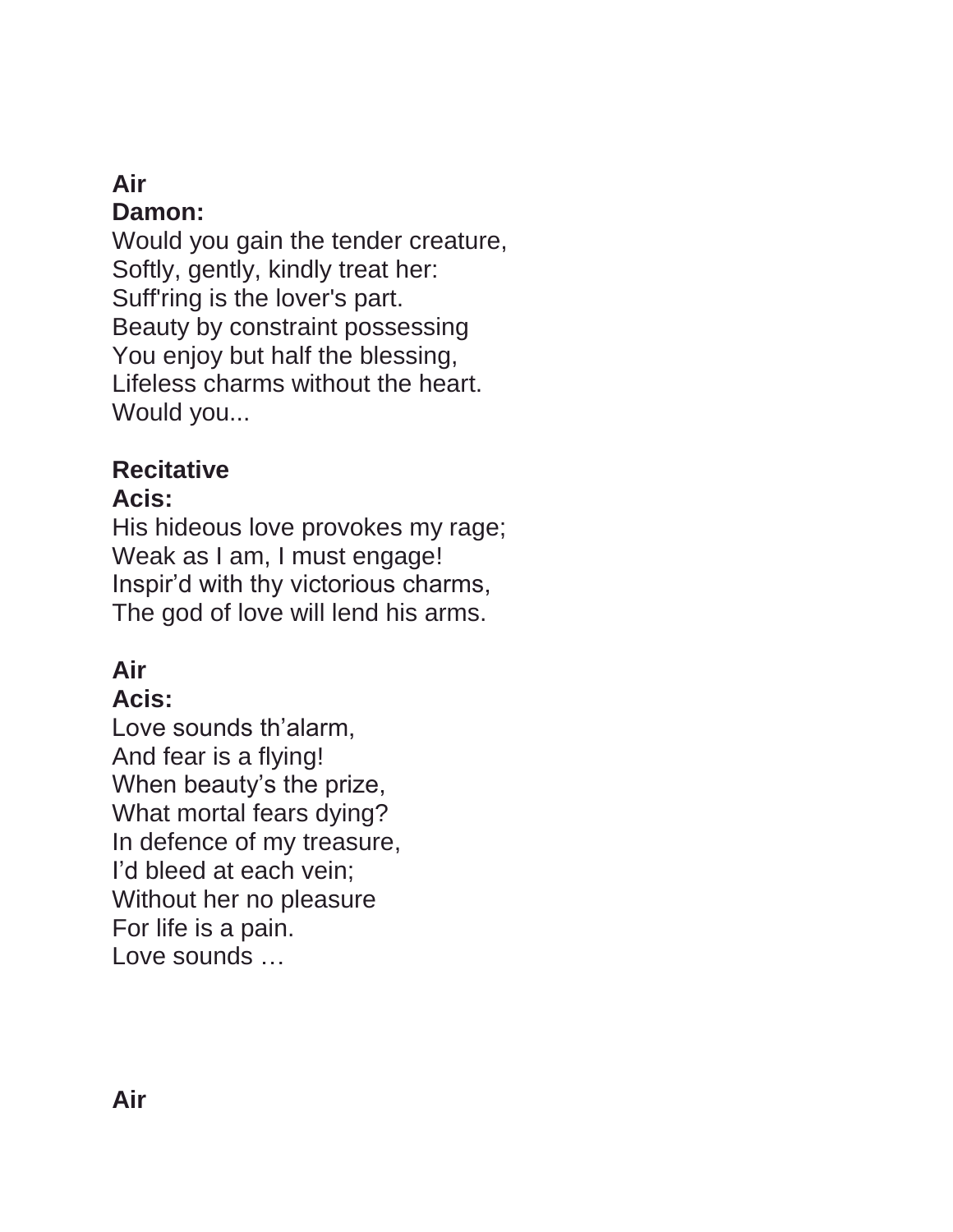### **Damon:**

Consider, fond shepherd, How fleeting's the pleasure, That flatters our hopes In pursuit of the fair! The joys that attend it, By moments we measure, But life is too little To measure our care. Consider …

### **Recitative Galatea:**

Cease, O cease, thou gentle youth, Trust my constancy and truth, Trust my truth, and pow'rs above, The pow'rs propitious still to love!

# **Trio**

### **Galatea, Acis:**

The flocks shall leave the mountains, The woods the turtle dove, The nymphs forsake the fountains, Ere I forsake my love!

### **Polyphemus:**

Torture! fury! rage! despair! I cannot, cannot bear!

### **Galatea, Acis:**

Not show'rs to larks so pleasing, Not sunshine to the bee,

Not sleep to toil so easing,

As these dear smiles to me.

### **Polyphemus:**

Fly swift, thou massy ruin, fly! Die, presumptuous Acis, die!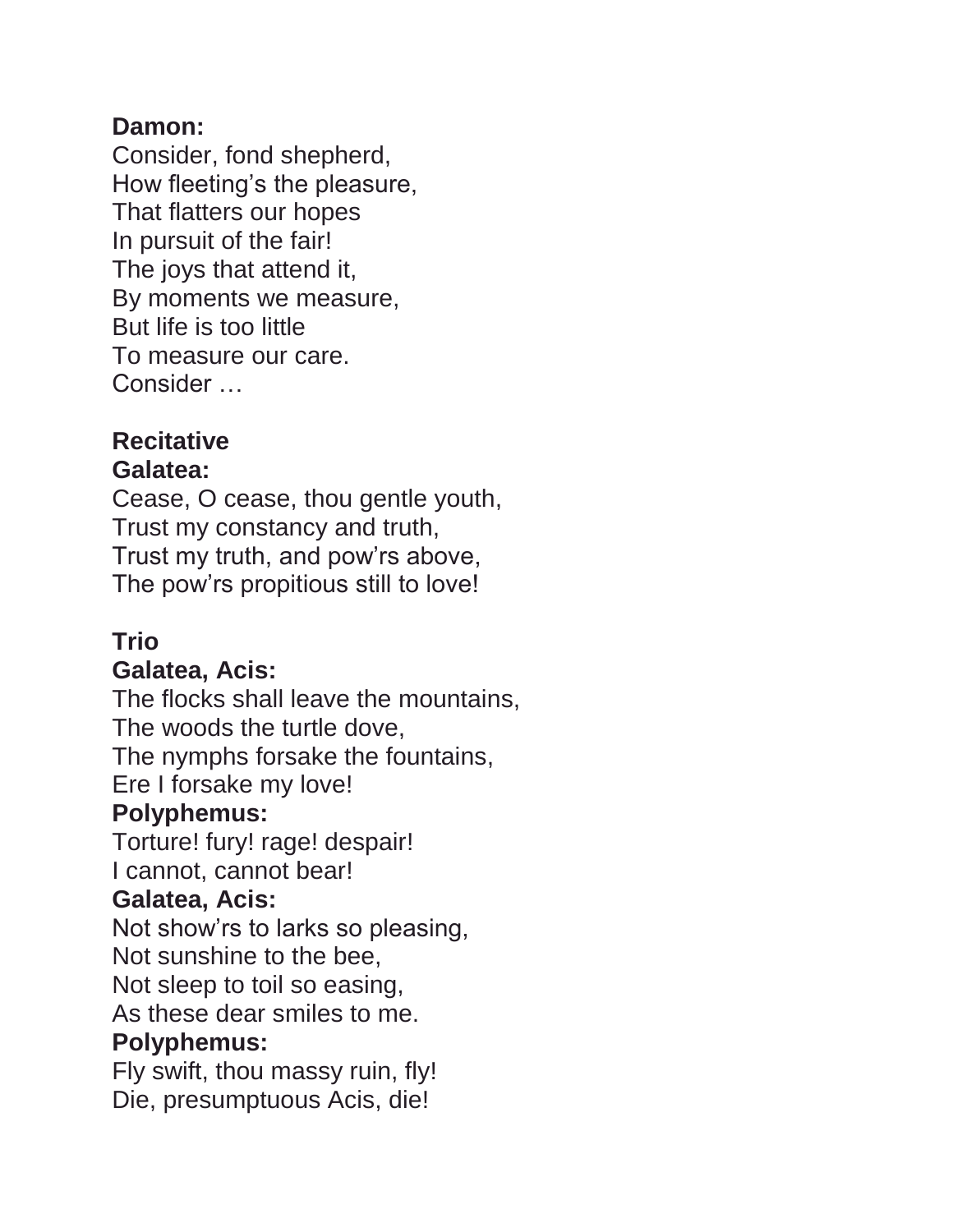### **Recitative**

**Acis:** Help, Galatea! help ye parent gods! And take me dying to your deep abodes.

# **Chorus:**

Mourn, all ye muses! weep all ye swains! Tune your reeds to doleful strains! Groans, cries and howlings fill the neighb'ring shore: Ah, the gentle Acis is no more!

# **Solo and Chorus**

### **Galatea:**

Must I my Acis still bemoan, Inglorious crush'd beneath that stone?

# **Chorus:**

Cease, Galatea, cease to grieve! Bewail not when thou canst relieve.

# **Galatea:**

Must the lovely charming youth Die for his constancy and truth?

# **Chorus:**

Call forth thy pow'r, employ thy art, The goddess soon can heal the smart.

# **Galatea:**

Say what comfort you can find? For dark despair o'er clouds my mind.

# **Chorus:**

To Kindred gods the youth return, Thro' verdant plains to roll his urn.

**Recitative Galatea:**